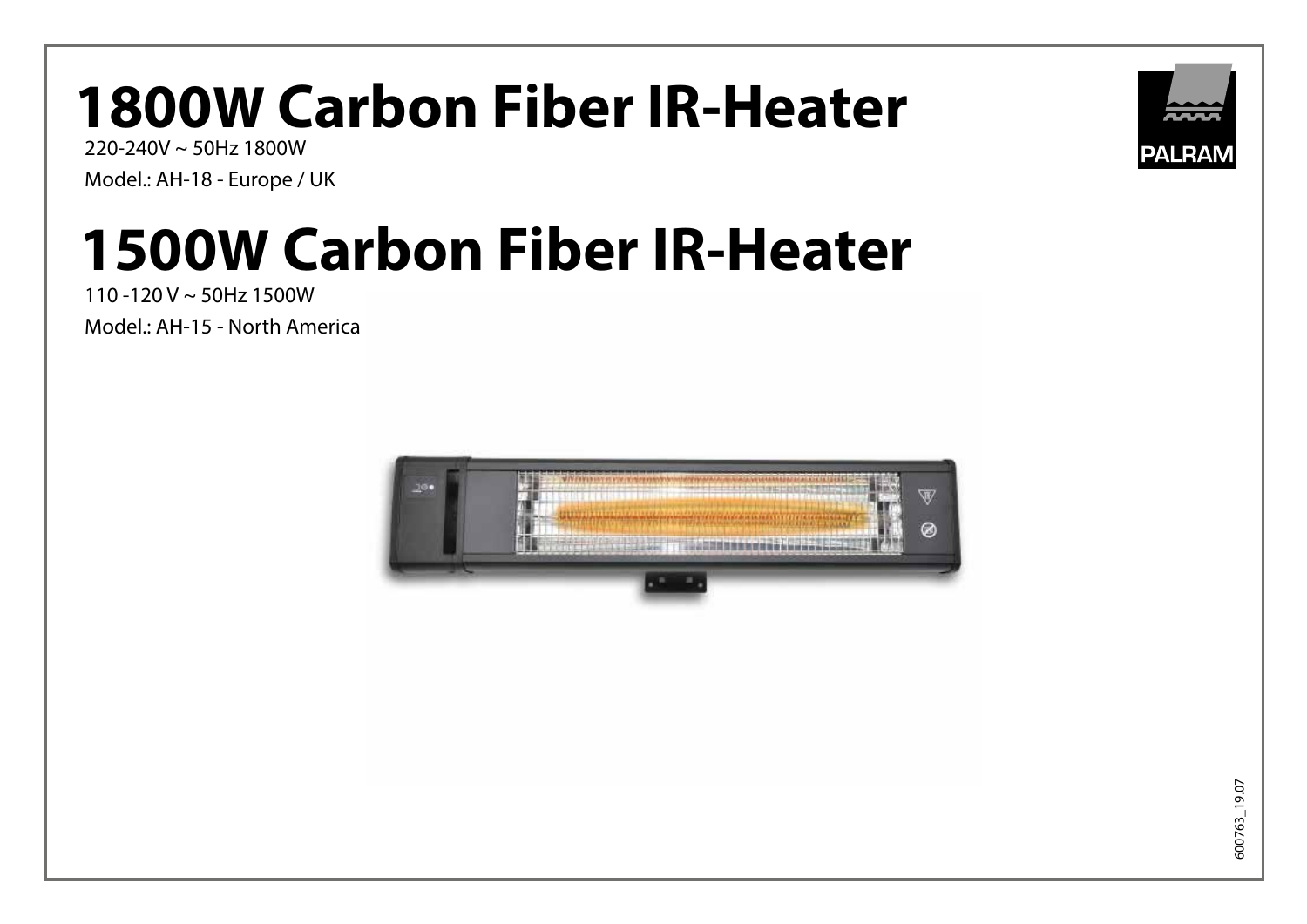| <b>AFTER SALE SERVICE</b><br>palramapplications.com/after-sales-service |                  |                               |                 |  |       |
|-------------------------------------------------------------------------|------------------|-------------------------------|-----------------|--|-------|
|                                                                         | <b>LOCATIONS</b> |                               |                 |  |       |
|                                                                         | <b>USA</b>       | customer.service@palram.com   | 877-627-8476    |  |       |
|                                                                         | <b>England</b>   | customer.serviceUK@palram.com | 01302-380775    |  |       |
|                                                                         | France           | customer.serviceFR@palram.com | 0169-791-094    |  |       |
|                                                                         | Germany          | customer.serviceDE@palram.com | 0180-522-8778   |  |       |
|                                                                         | International    | customer.service@palram.com   | +972 4-848-6816 |  |       |
| www.palramapplications.com                                              |                  |                               |                 |  | 82642 |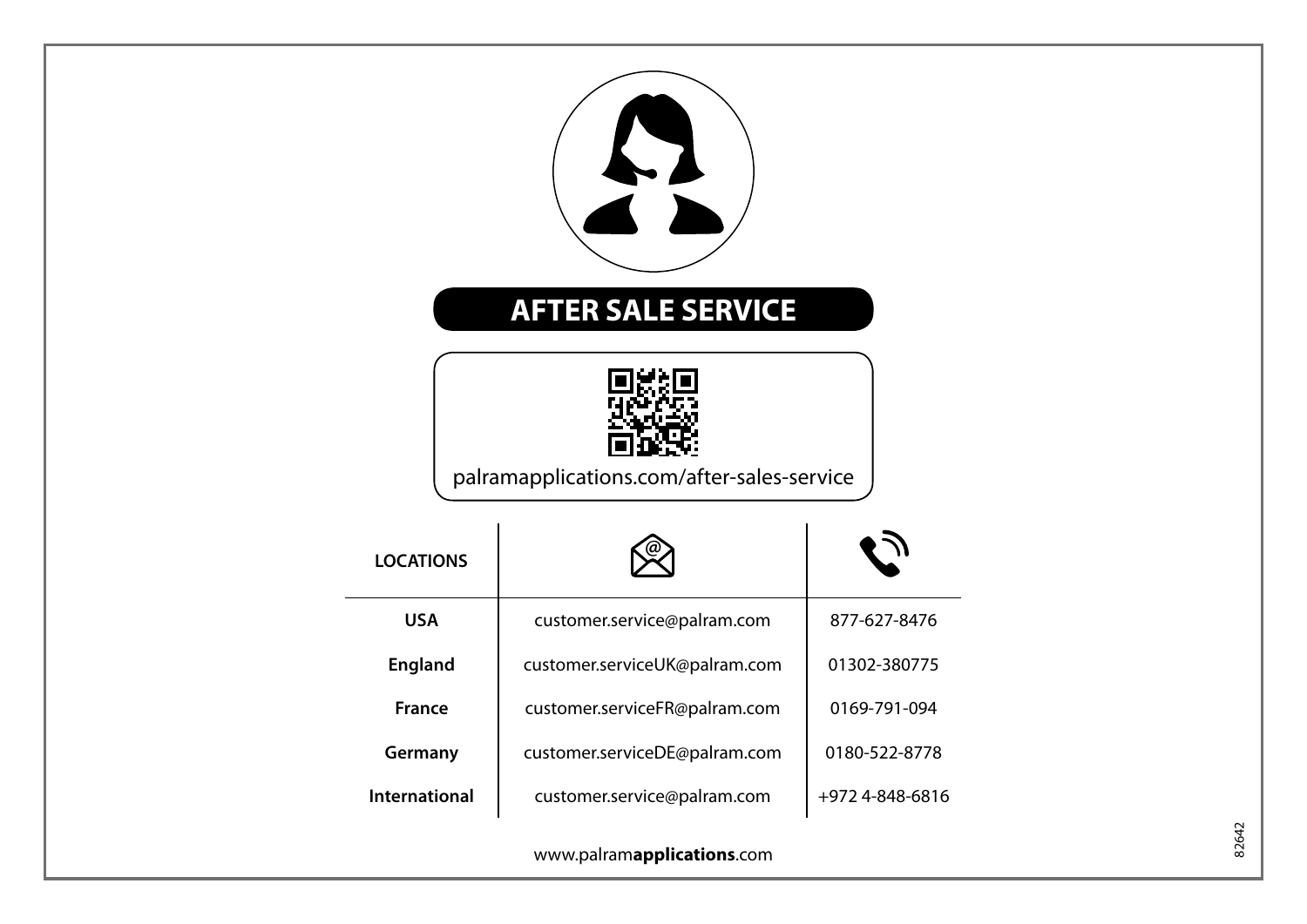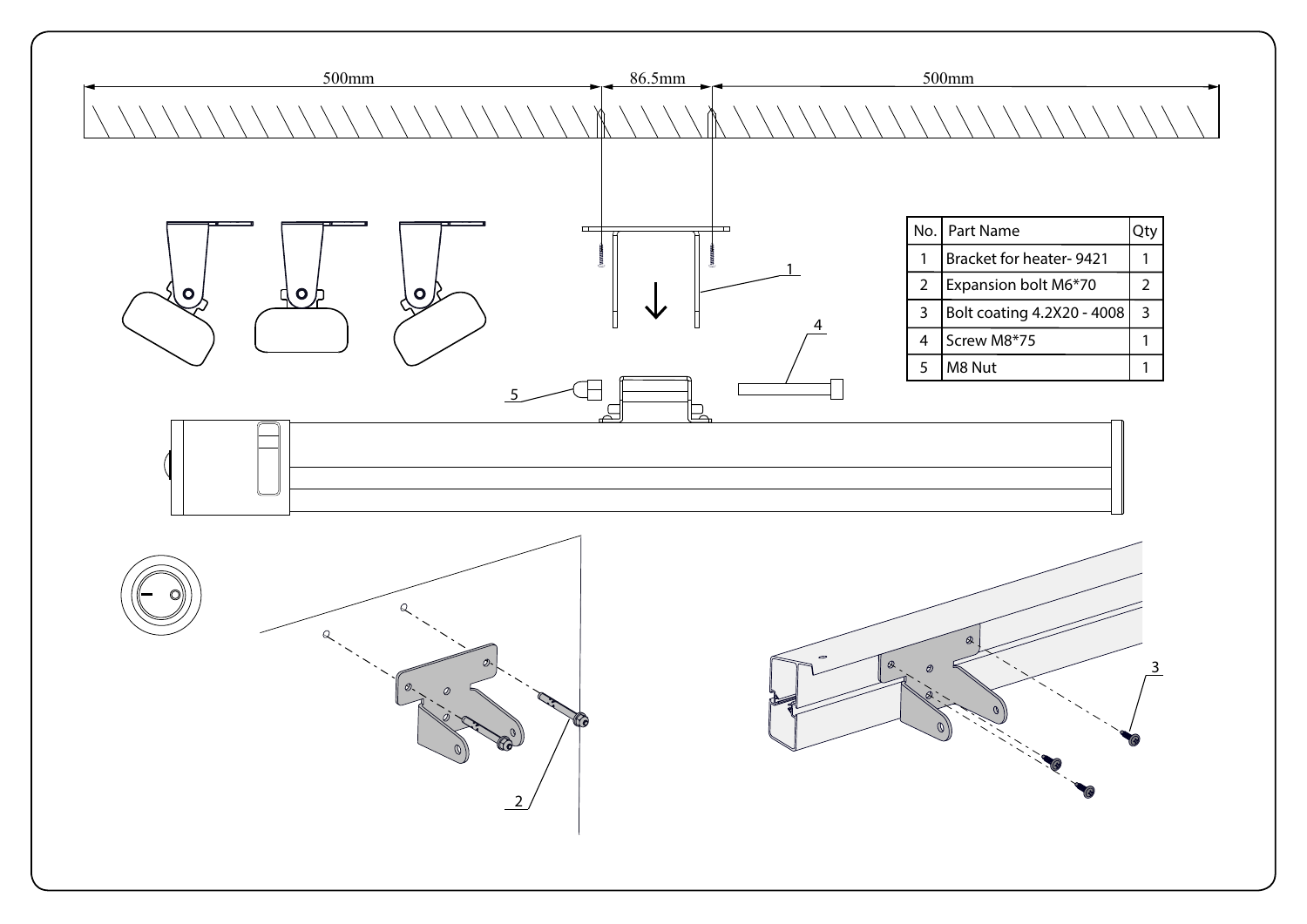#### IMPORTANT

Please read these instructions carefully before you start to assemble this product . Please carry out the steps in the order set out in these instructions. Keep these instructions in a safe place for future reference.

## **Cautions:**

- **1.** Children aged from 3 years and less than 8 years shall only switch on/off the appliance provided that it has been placed or installed in its intended normal operating position and they have been given supervision or instruction concerning use of the appliance in a safe way and understand the hazards involved. Children aged from 3 years and less than 8 years shall not plug in, regulate and clean the appliance or perform user maintenance.
- **CAUTION --** Some parts of this product can become very hot and cause burns. Particular attention has to be given where children and vulnerable people are present.
- **2.** The heater must not be located immediately below a socket-outlet.
- **3.** Do not use this heater with a programmer, timer or any other device that switches the heater on automatically, since a fire risk exists if the heater is covered or positioned incorrectly.
- **4.** Do not use this heater in the immediate surroundings of a bath, a shower or a swimming pool.
- **5.** Do not place the unit close to curtain and/or other flammable objects. Otherwise there will be a danger of catching fire.
- **6.** Do not cover the unit with anything during operation or a short time after it's shut down.
- **7.** Do not wrap the power supply cord on the unit.
- **8.** Do not use this unit in place where causticity or volatile air exists, i.e. dust, steam, gas, etc.
- **9.** Do not use this unit as a cloth drier or towel drier.
- **10.** Do not use this unit as a sauna heater.
- **11.** Do not use this unit as a room heater of heat storing.
- **12.** Do not use this unit in place of animal propagating and raising.
- **13.** Do not use this unit in heating system of hot air centre.
- **14.** Do not immerse this unit into water for cleaning.
- **15.** The unit is at high temperature during operation. It keeps hot for a period after shut down. Potential danger would occur when touching it during this period.
- **16.** The unit must be handled with care, and avoid of vibration or hitting.
- **17.** The unit must be securely grounded during operation.
- **18.** When damaged, the unit must be repaired by professional repairing team.
- **19.** If the supply cord is damaged, it must be replaced by the manufacturer, its service agent or similarly qualified persons in order to avoid a hazard.
- **20.** When assembling, keep clear from any board or flammable material.
- **21.** This appliance is not intended for use by persons (including children) with reduced physical, sensory or mental capabilities, or lack of experience and knowledge, unless they have been given supervision or instruction concerning use of the appliance by a person responsible for their safety.
- **22.** The unit is for household use only. It's not allowed to use in building site, greenhouses, barn or stable where there's flammable dust.
- **23.** The head of the unit is at high temperature during operation. Unplug the unit and wait till it's cool before cleaning.
- **24.** The unit should be plugged in a socket, which is easily visible and reachable.

## **WARNING:**

This heater is not equipped with a device to control the room temperature. Do not use this heater in small rooms when they are occupied by persons not capable of leaving the room on their own, unless constant supervision is provided.

## **Preparation**

- **1.** Unpack the carton. Take out the accessories pack from the carton. Make sure the accessories listed in the above Accessories Check List are included. If anything missing, ask the retailer immediately to provide it to you.
- **2.** Prepare a cross head screw driver and a spanner suitable for M6 screw nut.
- **3.** Read this instruction manual carefully before installation and use. Keep this instruction manual in a proper and safe place for future use in case needed.

## **Installation:**

- **1.** The heater must be installed under a ceiling or on a wall at least 1.8 metres above from the floor. When installing the heater, please keep a distance of at least 20 cm from every direction. Please keep away from flammable materials.
- **2. Options1:** Wall / Ceiling, drill 2 holes on the ceiling or wall. Insert the 2 expansion bolts into the holes. Use a spanner to twist the screw nuts on the expansion bolts clockwise till they are securely located in the holes. Unscrew the screw nuts and put them aside with washers, spring washers for further use later.

**Option 2:** Product's profile, drill 3 holes using drill screws in order to secure the bracket on to the profile.

- **3.** Put Steel Board onto the ceiling or wall. Let the 4 Expansion Bolts go through the 4 holes on Steel Board and fix it with the Washers, Spring Washers and Screw Nut above mentioned.
- **4.** Mount the heater onto the wall or ceiling by sliding Upper Bracket into the open on Steel Board. Fix them together with screw M8\*75 and M8.
- **5.** Use a screw driver to unscrew the Screw M8\*75 a little bit. Set the heater to a desired angle and drive Screw M8\*75 tight. The adjustable angle is within 60 degree totally.

# **Operations:**

- **1.** Plug in the unit to a socket. Make sure the power supply is same as rated.
- **2.** Press Switch on left side of the heater to switch on/off the heater as desired.

# **Disposal of appliances and batteries**



After the implementation of the European Directive 2002/96/EU in the national legal system, the following applies:

Electrical and electronic devices may not be disposed of with domestic waste. Consumers are obliged by law to return electrical and electronic devices at the end of their service lives to the public collecting points set up for this purpose

or point of sale. Details to this are defined by the national law of the respective country. This symbol on the product, the instruction manual or the package indicates that a product is subject to these regulations. By recycling, reusing the materials or other forms of utilising old devices, you are making an important contribution to protecting our environment.

# **Cleaning:**

Unplug the unit before cleaning. It should be wiped with wet cloth. Do not use too much water.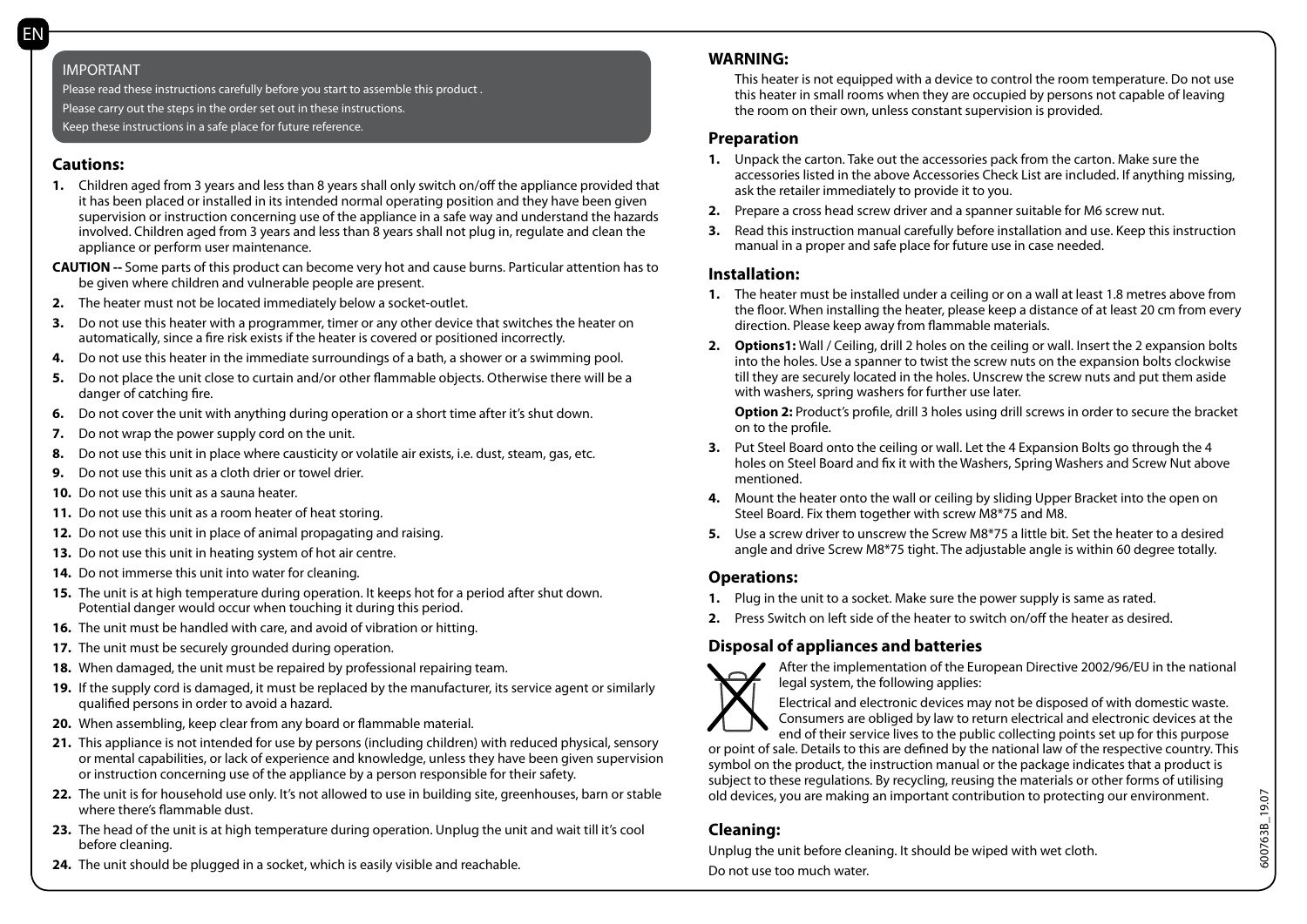Veuillez lire attentivement ces instructions avant de débuter le montage du produit. Veuillez suivre les étapes dans l'ordre indiqué dans ces instructions. Conservez ces instructions en lieu sûr pour référence ultérieure.

### **Mises en garde :**

- **1.** Les enfants âgés de 3 ans à 8 ans ne doivent allumer/éteindre l'appareil que s'il a été placé ou installé dans la position de fonctionnement normale prévue et si une surveillance ou des instructions concernant l'utilisation sûre de l'appareil ont été fournies et s'ils ont compris les risques encourus. Les enfants âgés de 3 ans à 8 ans ne doivent pas brancher, régler, nettoyer, ni effectuer de maintenance sur l'appareil.
- **ATTENTION --** Certaines pièces de ce produit peuvent devenir très chaudes et causer des brûlures. Une attention particulière doit être accordée aux enfants et aux personnes vulnérables.
- **2.** TL'appareil de chauffage ne doit pas être situé juste en dessous d'une prise de courant.
- **3.** Ne pas utiliser cet appareil de chauffage avec un programmateur, une minuterie ou tout autre appareil qui allume l'appareil de chauffage automatiquement, car il existe un risque d'incendie si l'appareil est recouvert ou mal positionné.
- **4.** Ne pas utiliser cet appareil de chauffage dans l'environnement immédiat d'un bain, d'une douche ou d'une piscine.
- **5.** Ne pas placer l'appareil près d'un rideau et/ou d'autres objets inflammables. Sinon, vous risqueriez de prendre feu.
- **6.** Ne pas couvrir l'appareil pendant son fonctionnement ou peu de temps après son arrêt.
- **7.** Ne pas enrouler le cordon d'alimentation sur l'appareil.
- 8. Ne pas utiliser cet appareil dans un endroit où il y a une causticité ou de l'air volatil, comme de la poussière, de la vapeur, du gaz, etc.
- **9.** Ne pas utiliser cet appareil comme sèche-linge ou sèche-serviettes.
- **10.** Ne pas utiliser cet appareil comme chauffe-sauna.
- **11.** Ne pas utiliser cet appareil comme chauffage accumulateur de chaleur.
- **12.** Ne pas utiliser cet appareil dans un endroit de reproduction et d'élevage des animaux.
- **13.** Ne pas utiliser cet appareil dans le système de chauffage du centre à air chaud.
- **14.** Ne pas immerger cet appareil dans l'eau pour le nettoyer.
- **15.** L'appareil est à haute température pendant le fonctionnement. Il reste chaud pendant un certain temps après son arrêt. Le toucher pendant cette période pourrait présenter un danger potentiel.
- **16.** L'appareil doit être manipulé avec soin, en évitant les vibrations et les chocs.
- **17.** L'appareil doit être correctement mis à la terre pendant le fonctionnement.
- **18.** En cas de dommage, l'appareil doit être réparé par une équipe de réparation professionnelle.
- **19.** Si le cordon d'alimentation est endommagé, il doit être remplacé par le fabricant, son agent de service ou des personnes de qualification similaire pour éviter tout risque.
- **20.** Lors de l'assemblage, s'éloigner des panneaux et des matériaux inflammables.
- **21.** Cet appareil n'est pas destiné à être utilisé par des personnes (y compris des enfants) ayant des capacités physiques, sensorielles ou mentales réduites, ou manquant d'expérience et de connaissances, à moins qu'une personne responsable de leur sécurité fournisse des instructions sur l'utilisation de l'appareil et les surveille.
- **22.** L'appareil est destiné à un usage domestique uniquement. Il est interdit de l'utiliser sur les chantiers de construction, les serres, les granges et les étables exposés à la poussière inflammable.
- **23.** La tête de l'appareil est à haute température pendant le fonctionnement. Débrancher l'appareil et attendre qu'il soit froid avant de le nettoyer.
- **24.** L'appareil doit être branché dans une prise de courant facilement visible et accessible.

## **ATTENTION :**

Cet appareil de chauffage n'est pas équipé d'un dispositif de contrôle de température ambiante. Ne pas utiliser cet appareil de chauffage dans de petites pièces lorsqu'elles sont occupées par des personnes incapables de quitter la pièce par elles-mêmes, sauf en cas de surveillance constante.

## **Préparation :**

- **1.** Déballer le carton. Sortir les accessoires du carton. S'assurer que les accessoires énumérés dans la liste de contrôle des accessoires ci-dessus sont inclus. Si quelque chose manque, demander immédiatement au revendeur de vous le fournir.
- **2.** Préparer un tournevis cruciforme et une clé pour écrou M6.
- **3.** Lire attentivement ce manuel d'instruction avant l'installation et l'utilisation. Conserver ce manuel dans un endroit approprié et sûr pour une utilisation ultérieure, le cas échéant.

## **Installation:**

- **1.** Le chauffage doit être installé sous un plafond ou sur un mur à au moins 1,8 mètre du sol.Lors de l'installation du chauffage, veuillez vous tenir à au moins 20 cm de chaque direction. Veuillez vous tenir à l'écart des matières inflammables.
- **2. Options 1:** Mur / Plafond, percez 2 trous au plafond ou au mur. Insérez les 2 boulons d'expansion dans les trous. Utilisez une clé pour visser les écrous des boulons d'expansion dans le sens des aiguilles d'une montre jusqu'à ce qu'ils se trouvent bien dans les trous. Dévisser les écrous et les mettre de côté avec les rondelles à ressort pour une utilisation ultérieure.

**Option 2:** Profil du produit, percez 3 trous à l'aide d'une perceuses pour fixer le support sur le profil.

- **3.** Placer le panneau d'acier sur le plafond ou le mur. Laisser les 4 boulons expansibles passer à travers les 4 trous du panneau d'acier et les fixer avec les rondelles, les rondelles-ressorts et l'écrou à vis susmentionnés.
- **4.** Montez l'appareil de chauffage sur le mur ou le plafond en faisant glisser le support supérieur dans l'ouverture du panneau en acier. Fixez-les avec les vis M8 \* 75 et M8.
- **5.** Utiliser un tournevis pour dévisser légèrement la vis M8\*75. Régler l'appareil de chauffage à l'angle désiré et visser la vis M8\*75. L'angle réglable est à 60 degrés.

## **Opérations :**

- **1.** Brancher l'appareil à une prise. S'assurer que l'alimentation est identique à l'alimentation nominale.
- **2.** Appuyer sur le bouton "On/Off" situé sur le côté gauche de l'appareil de chauffage pour allumer/éteindre l'appareil de chauffage.

## **Élimination des appareils et des batteries**



Après la mise en place de la directive européenne 2002/96 / UE dans l'ordre juridique national, les conditions suivantes s'appliquent:

Les appareils électriques et électroniques ne doivent pas être jetés avec les ordures ménagères. La loi oblige les consommateurs à rendre les appareils électriques et électroniques en fin de vie utile aux points de collecte publics ou aux points

de vente. Les détails à ce sujet sont définis par la loi nationale du pays respectif.

Ce symbole sur le produit, le manuel d'instructions ou l'emballage indique qu'un produit est soumis à ces réglementations. En recyclant, en réutilisant les matériaux ou en utilisant d'anciens appareils, vous apportez une contribution importante à la protection de notre environnement.

## **Nettoyage:**

Débrancher l'appareil avant de le nettoyer. Essuyer avec un chiffon humide. Ne pas utiliser trop d'eau.

FR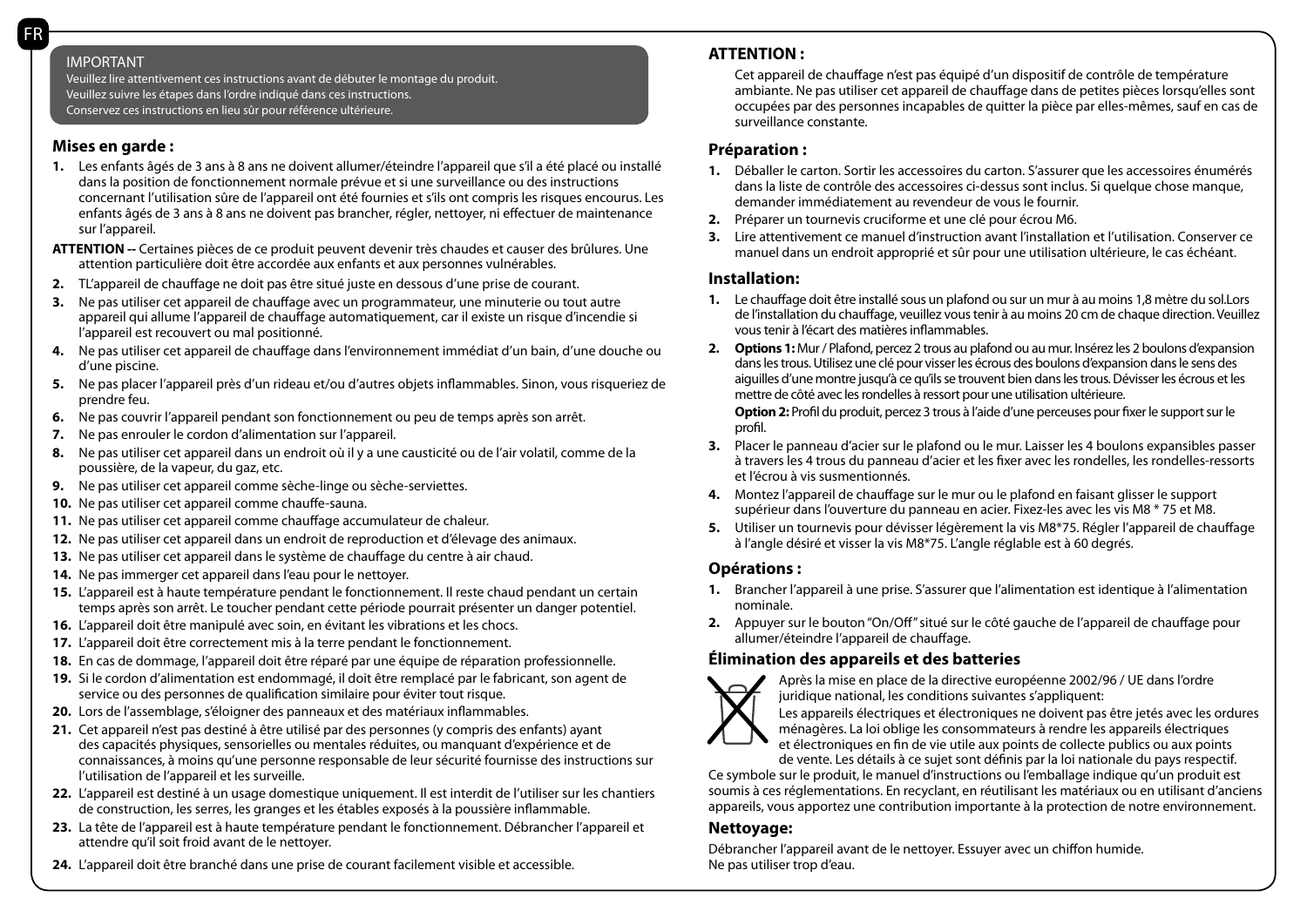#### **WICHTIG**

Bitte lesen Sie die vorliegenden Anweisungen sorgfältig durch, bevor Sie mit dem Zusammenbau dieses Schuppens beginnen. Bitte führen Sie die Schritte in derin der vorliegenden Anleitung aufgeführten Reihenfolge aus. Bewahren Sie die Anleitung für eine spätere Bezugnahme an einem sicheren Ort auf.

#### **Warnungen:**

**1.** Kinder ab 3 Jahren und unter 8 Jahren dürfen das Gerät nur ein-/ausschalten, sofern es in seiner vorgesehenen normalen Betriebsposition korrekt platziert oder installiert worden ist und sie eine angemessene Anleitung oder Beaufsichtigung zur sicheren Benutzung des Gerätes erhalten und die damit verbundenen Gefahren verstehen. Kinder ab 3 Jahren und unter 8 Jahren dürfen das Gerät nicht an das Stromnetz anschließen, es einstellen, reinigen oder warten.

**ACHTUNG --** Seinige der Teile dieses Produktes können sehr heiß werden und Verbrennungen verursachen. Besondere Aufmerksamkeit hat zu erfolgen, wenn Kinder und schutzbedürftige Personen anwesend sind.

- **2.** Der Heizkörper darf sich nicht unmittelbar unter einer Steckdose befinden.
- **3.** Verwenden Sie diese Heizung nicht mit ein Programmiergerät, einer Zeitschaltuhr, oder einem anderen Gerät, welches die Heizung automatisch einschaltet, es besteht nämlich Brandgefahr, wenn die Heizung abgedeckt oder nicht ordnungsgemäß angebracht ist.
- **4.** Verwenden Sie diesen Heizkörper nicht in unmittelbarer Nähe eines Bades, einer Dusche oder eines Swimmingpools.
- **5.** Stellen Sie das Gerät nicht in der Nähe von Vorhängen und / oder anderen brennbaren Gegenständen auf. Andernfalls besteht Brandgefahr.
- **6.** Decken Sie das Gerät während des Betriebs oder kurz nach dem Ausschalten nicht mit Gegenständen ab.
- **7.** Wickeln Sie das Netzkabel nicht auf das Gerät auf.
- **8.** Verwenden Sie dieses Gerät nicht an Orten, an denen ätzende oder flüchtige Gase vorhanden ist, z.B. Staub, Dampf, Gas usw.
- **9.** Verwenden Sie dieses Gerät nicht als Wäschetrockner oder Handtuchtrockner.
- **10.** Verwenden Sie dieses Gerät nicht als Saunaofen.
- **11.** Verwenden Sie dieses Gerät nicht als Raumheizgerät zur Wärmespeicherung.
- **12.** Verwenden Sie dieses Gerät nicht zum Aufziehen oder Züchten von Tieren.
- **13.** Verwenden Sie dieses Gerät nicht im Heizsystem eines Heißluftofens.
- **14.** Tauchen Sie dieses Gerät zum Reinigen nicht in Wasser.
- **15.** Das Gerät hat während des Betriebs eine hohe Temperatur. Es bleibt nach dem Ausschalten noch eine Zeit lang heiß. Eine mögliche Gefahr besteht, wenn Sie das Gerät während dieser Zeit berühren.
- **16.** Das Gerät muss vorsichtig behandelt werden und darf weder Vibrationen noch Schlägen ausgesetzt werden.
- **17.** Das Gerät muss während des Betriebs sicher geerdet sein.
- **18.** Wenn das Gerät beschädigt ist, muss es von einem professionellen Reparaturteam repariert werden. Wenn das Netzkabel beschädigt ist, muss es durch den Hersteller oder seinen Kundendienst oder durch einen qualifizierten Techniker ersetzt werden, um Gefahren zu vermeiden.
- **20.** Halten Sie sich bei der Montage von Brettern und brennbaren Materialien fern.
- **21.** Dieses Gerät ist nicht zur Benutzung durch Personen (einschließlich Kindern) mit eingeschränkten physischen, sensorischen oder mentalen Fähigkeiten oder mit mangelnder Erfahrung oder Kenntnissen geeignet, außer sie werden beaufsichtigt oder durch eine für ihre Sicherheit verantwortliche Person in die Benutzung des Geräts eingewiesen.
- **22.** Das Gerät ist nur für den Hausgebrauch bestimmt. Es ist nicht gestattet, dies auf Baustellen, in Gewächshäusern, in Scheunen oder in Ställen mit brennbarem Staub zu benutzen.
- **23.** Der Kopf des Geräts hat während des Betriebs eine hohe Temperatur. Trennen Sie das Gerät vom Stromnetz und warten Sie, bis es abgekühlt ist, bevor Sie es reinigen.
- **24.** Das Gerät sollte in eine gut sichtbare und leicht erreichbare Steckdose eingesteckt sein.

## **WARNUNG:**

Dieses Heizgerät ist nicht mit einem Gerät zur Regelung der Raumtemperatur ausgestattet. Verwenden sie diese Heizung nicht in kleinen Räumen, wenn sich darin Personen befinden, die nicht eigenständig den Raum verlassen können, es sei denn, sie stehen unter ständiger Beaufsichtigung.

#### **Vorbereitung**

- **1.** Packen Sie den Karton aus. Nehmen Sie die Zubehörpackung aus dem Karton. Stellen Sie sicher, dass das in der obigen Zubehör-Checkliste angeführte Zubehör enthalten ist. Wenn etwas fehlt, bitten Sie den Händler es Ihnen sofort zur Verfügung zu stellen.
- **2.** Bereiten Sie einen Kreuzschlitzschraubendreher und einen Schraubenschlüssel für die M6-Schraubenmutter vor.
- **3.** Lesen Sie diese Bedienungsanleitung vor der Installation und Verwendung sorgfältig durch. Bitte bewahren Sie diese Anleitung zum späteren Nachlesen an einem sicheren Ort auf.

#### **Installation:**

- **1.** Das Heizgerät muss unter der Raumdecke oder an einer Wand in einer Höhe von mindestens 1,8 Metern über dem Boden installiert werden. Halten Sie bei der Installation des Heizgeräts 20 cm Abstand von Gegenständen in jede Richtung. Bitte von brennbaren Materialien fernhalten.
- **2. Optionen 1:** Wand / Raumdecke, bohren Sie 2 Löcher in die Decke oder in die Wand. Setzen Sie die 2 Dehnschrauben in die Löcher ein. Drehen Sie die Schraubenmuttern der Dehnschrauben mit einem Schraubenschlüssel im Uhrzeigersinn, bis sie fest in den Löchern sitzen. Lösen Sie dann die Schraubenmuttern und legen Sie sie mit Unterlegscheiben und Federringen zur späteren Verwendung beiseite.

**Option 2:** Produktprofil, 3 Löcher mit Bohrschrauben bohren, um die Halterung am Profil zu befestigen.

- **3**. Bringen Sie die Stahlplatte an der Decke oder an der Wand an. Stecken Sie die 4 Schrauben durch die 4 Löcher in der Stahlplatte und befestigen Sie sie mit den oben genannten Unterlegscheiben, Federringen und der Schraubenmutter.
- **4.** Montieren Sie das Heizgerät an der Wand oder an der Raumdecke, indem Sie die obere Halterung in die Öffnung auf der Stahlplatte schieben. Befestigen Sie sie mit den Schrauben M8 x 75 und M8.
- **5.** Lösen Sie die Schraube M8 x 75 mit einem Schraubendreher ein wenig. Stellen Sie die Heizung auf den gewünschten Winkel ein und drehen Sie die Schraube M8 x 75 fest. Der einstellbare Winkel beträgt insgesamt 60 Grad.

## **Vorgänge:**

- **1.** Schließen Sie das Gerät an eine Steckdose an. Vergewissern Sie sich, dass das Netzteil der Nennspannung entspricht.
- **2.** Drücken Sie die Taste Schalter auf der linken Seite des Heizgeräts, um das Heizgerät wie gewünscht ein- und auszuschalten.

## **Entsorgung von Geräten und Batterien**



Nach der Umsetzung der Europäischen Richtlinie 2002/96/ EG in nationales Recht gilt Folgendes: Elektrische und elektronische Geräte dürfen nicht mit dem Hausmüll entsorgt werden. Die Verbraucher werden durch das Gesetz verpflichtet, elektrische und elektronische Geräte am Ende ihrer Lebensdauer an den öffentlichen Sammelstellen,

die für diesen Zweck eingerichtet wurden, abzugeben. Details dazu werden nach dem nationalen Recht des jeweiligen Landes definiert. Dieses Symbol auf dem Produkt, die Gebrauchsanleitung oder die Verpackung zeigen an, dass das Produkt unter diese Bestimmungen fällt. Durch die Wiederverwertung, die erneute Benutzung von Materialen, oder der Nutzung von Altgeräten leisten Sie einen wichtigen Beitrag zum Schutz unserer Umwelt.

## **Reinigung:**

Ziehen Sie vor der Reinigung den Netzstecker aus der Steckdose. Es sollte mit einem feuchten Tuch abgewischt werden. Verwenden Sie nicht zu viel Wasser.

DE